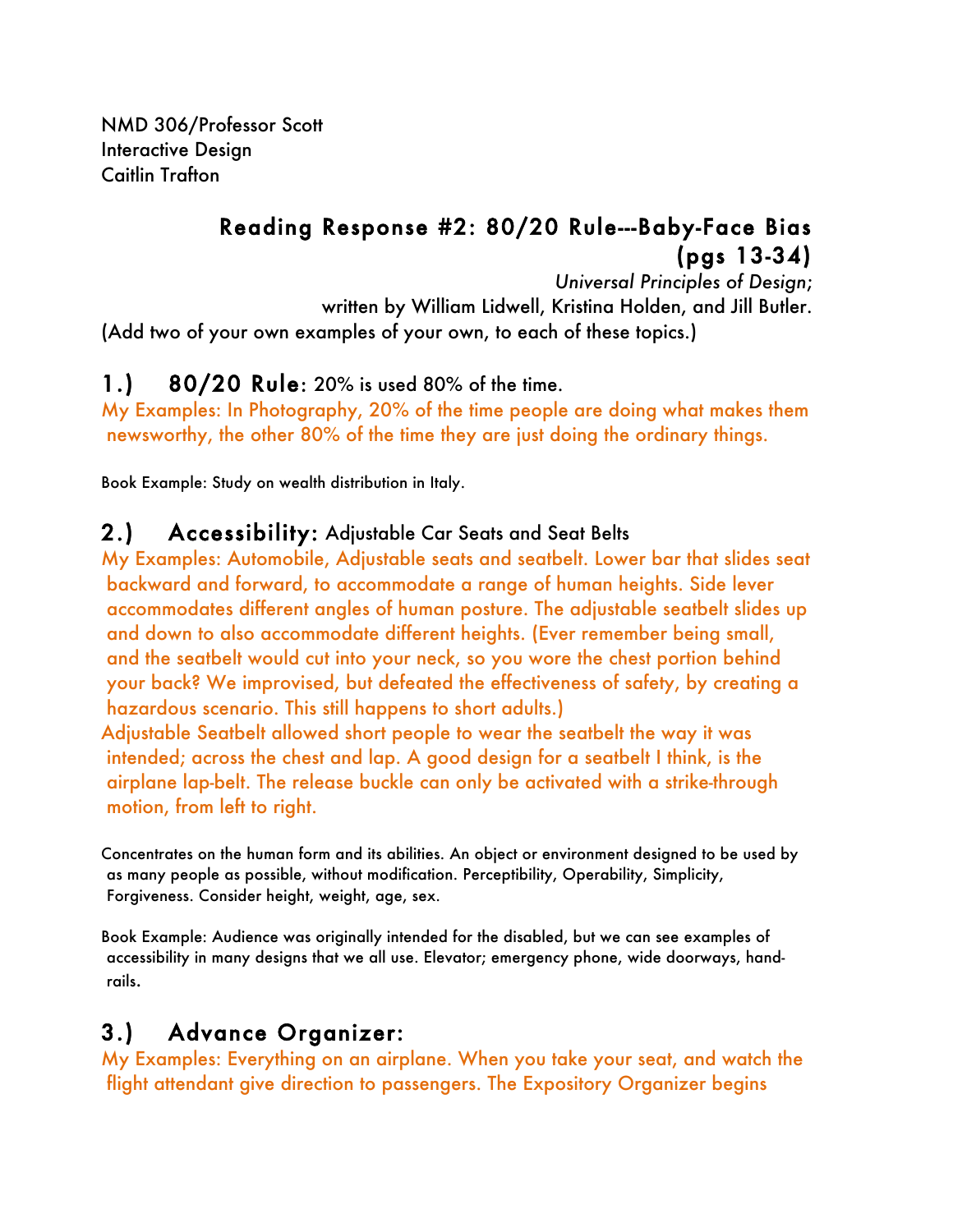#### Advance Organizer Continued…Page 2

when the flight attendant step-by-step describes the processes passengers will execute in case of emergency. If the plane goes down, oxygen will drop down from the over-head compartment; the attendant exhibits how to put the mask on. If overseas, the flight attendant explains that under each seat is a life preserver, then describes how to put one on.

Two types; expository organizers and comparative organizers. One is introducing new information and the latter utilizes information the user has preexisting knowledge of.

Prior to the release of new information advance organizers are; brief chunks, spoken, written, or illustrated are given to familiarize the user.

Comparative is good when audiences have existing knowledge. Metaphor is good, but not great when over-used. Used when people are familiar with the information being presented.

Expository would describe the equipment and it's function. Presents information in a linear sequence. Book Example: Forklift operation.

# 4.) Aesthetic-Usability Effect:

My Examples: A Pay Phone in the United States of America typically are blue, with a white phone. To make all pay phone's in this way; isolates the possibility of confusion or loss. Perhaps this was a rendition of the Postal Box, which is almost exactly the same. McDonald's Outdoor Trash Cans and Postal Box Chutes: Anyone that passes a box with a Chute, has no trouble figuring out what to do. As they reach for their car door handle, they instead, step on the acceleration pedal and position themselves directly outside the Chute. They roll their window down, and drop the object down the Chute.

Visual Design is proven easier to use, "foster positive experiences," tolerance of design error. Book Example: Nokia color-phone covers, create a positive relationship between product and user.

#### 5.) Affordance: Recycled Art and Screen Doors

My Examples: Recycled Materials; Recycled juice box purses, The Mighty Wallet made from recycled Tyvek. Recycled items afford waste. Screen doors afford bugs.

A design is more efficient when affordance corresponds with environment. Book Example: A Metal plate on a door that pushes, instead of a handle. Anti-perch design affords 'perching.'

### 6.) Alignment: Apple Dock and Menu Bars on Computer Screens

My Examples: Apple Dock borders computer screen. The Menu Bar on a Desktop guides user through the interfaces within. Any design that depicts a path that ends in understanding. Fire Escape Maps in Hotel Rooms, Maps in Malls; "YOU ARE HERE" establishes a starting point, linear paths describe direction, arrows detail direction to follow, "EXIT" expresses possible point of interest.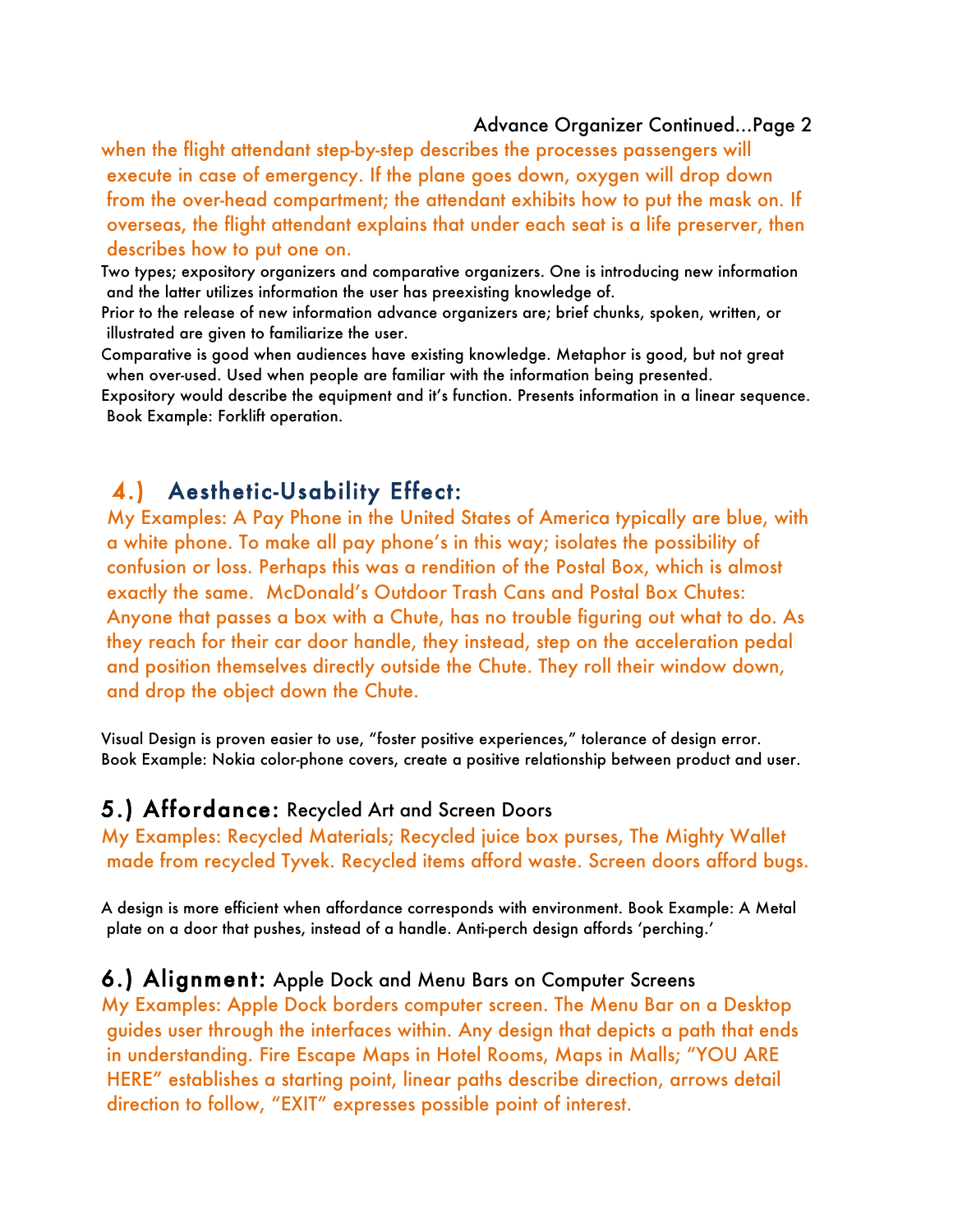Form, Structure, Path of a Design. Book Example: Columns/Rows lead a user to understanding.

# 7.) Anthropomorphic Form:

My Examples: Symbols; Peace, Female/Male, Cross, Star of David Patterns in clothes, product containers. A color-blind person can understand angular shapes and round anthropomorphic shapes; this section says vitality and sexuality can be attained from the feminine form. Round represents baby-like. Angular provokes a masculine response. The Peace Symbol, male/female symbols; the circles represent sexuality, the arrow being masculine and the cross looks like the shape of a woman, with a big bottom.



Success of human form, in non-human forms. Personification.

Book Example: "Mae West" and her coke bottle body. Method soap does it well. Method Dish Soap.

8.) Archetypes: Pink; Victoria's, the Musician's, Crayola's, Starburst's My Examples: Everything that is Pink and everything that is blue. Victoria's Secret has an entire 'PINK' line of clothing, the word 'Pink' is printed on the backside of bottoms everywhere. The musician PINK, her hair dyed pink, I have these two associations with the color pink, new assertions; I have almost totally forgotten pink was my favorite smelly marker in elementary school, and pink is my all time favorite STARBURST flavor.

"Universal patterns of theme and form resulting from innate biases or dispositions. " Book Example: Harley Davidson, Nike and Jordan. Archetypal Plot: plot—the Hero's Journey—can be summarized as follows: a prospective hero is called to an adventure that he or she refuses; a meeting with a mentor occurs and the hero meets the call; the hero experiences various trials, often including the defeat or death of the mentor by an ultimate enemy; the hero must overcome selfdoubt and confront the ultimate enemy; the hero defeats the ultimate enemy and returns home to great celebration. This archetypal theme has been successfully (pg 28)